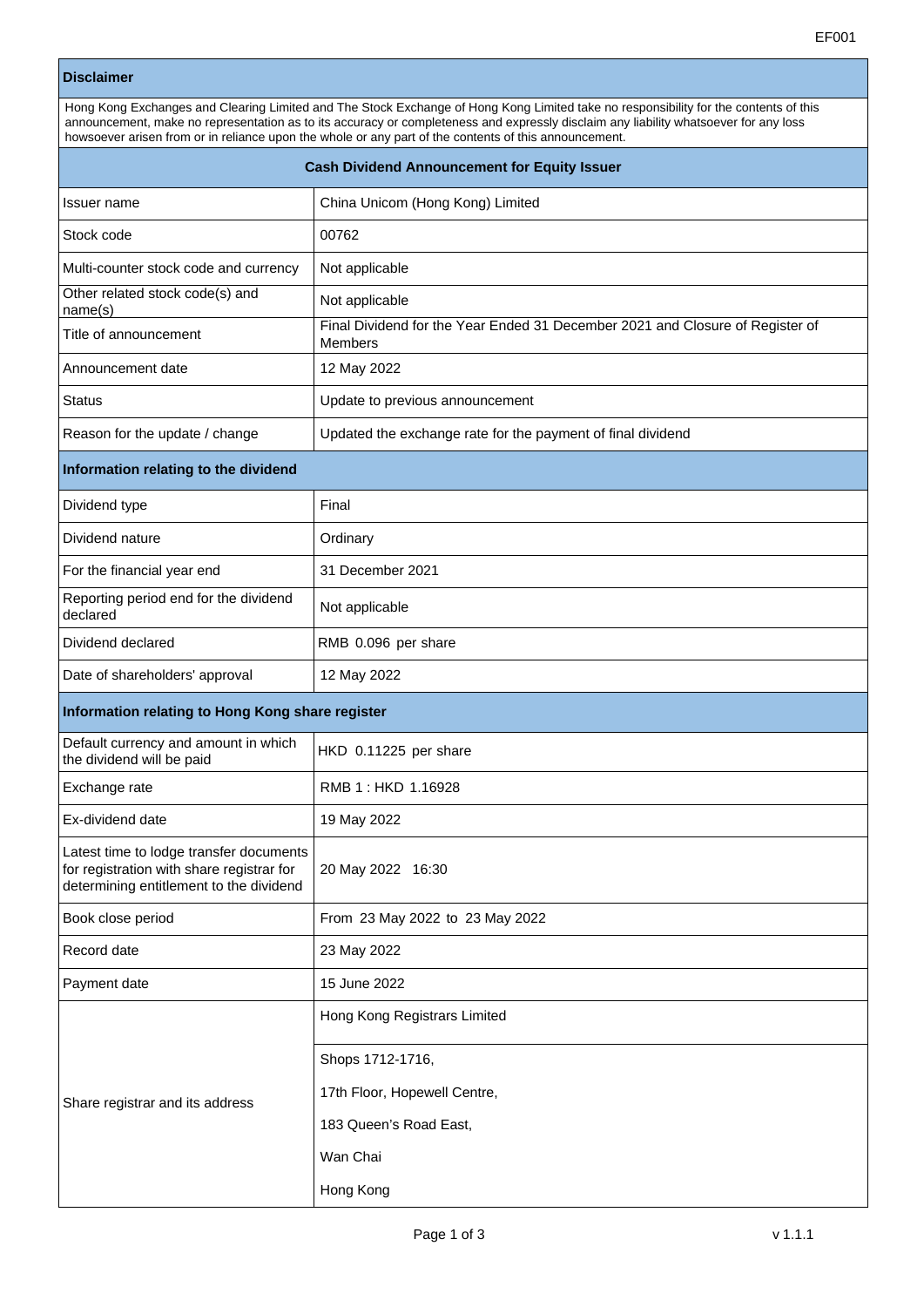٦

| Information relating to withholding tax                                               |                                                                                                                                                                                                                                                                                                                                                                                                                                                                                                                                                                                                        |          |                                                                                                                                                                                                                                                                                                                                                                                                                                                                                                                                                                                                                                                                                                                                                                                                                                                                                                                                                                                                                                                                                                                                                                                                                                                                                                                                                                                                                                                                                                                                                                                                                                                                                                                                                                                                                                                                                                                                                                                                                                                                                                                                                                                                                                                                                                                                                                                                                                                                                                                                                                                                                                                                                                                                                                                                                        |  |
|---------------------------------------------------------------------------------------|--------------------------------------------------------------------------------------------------------------------------------------------------------------------------------------------------------------------------------------------------------------------------------------------------------------------------------------------------------------------------------------------------------------------------------------------------------------------------------------------------------------------------------------------------------------------------------------------------------|----------|------------------------------------------------------------------------------------------------------------------------------------------------------------------------------------------------------------------------------------------------------------------------------------------------------------------------------------------------------------------------------------------------------------------------------------------------------------------------------------------------------------------------------------------------------------------------------------------------------------------------------------------------------------------------------------------------------------------------------------------------------------------------------------------------------------------------------------------------------------------------------------------------------------------------------------------------------------------------------------------------------------------------------------------------------------------------------------------------------------------------------------------------------------------------------------------------------------------------------------------------------------------------------------------------------------------------------------------------------------------------------------------------------------------------------------------------------------------------------------------------------------------------------------------------------------------------------------------------------------------------------------------------------------------------------------------------------------------------------------------------------------------------------------------------------------------------------------------------------------------------------------------------------------------------------------------------------------------------------------------------------------------------------------------------------------------------------------------------------------------------------------------------------------------------------------------------------------------------------------------------------------------------------------------------------------------------------------------------------------------------------------------------------------------------------------------------------------------------------------------------------------------------------------------------------------------------------------------------------------------------------------------------------------------------------------------------------------------------------------------------------------------------------------------------------------------------|--|
| Details of withholding tax applied to the<br>dividend declared                        | Status of Chinese-controlled Offshore Incorporated Enterprises under Rules of<br>China"; and (iii) information obtained from the SAT, the Company is required to<br>and the withholding and payment obligation lies with the Company.<br>and trustees such as securities companies and banks, and other entities or<br>after deducting the amount of Enterprise Income Tax payable on such dividend.<br>the amount of Enterprise Income Tax payable on such dividend.<br>is entitled to.<br>of the dividend that such shareholder is entitled to.<br>Type of shareholders<br>Enterprise - non-resident | Tax rate | Pursuant to (i) the "Notice Regarding Matters on Determination of Tax Residence<br>Effective Management" (the "Notice") issued by the State Administration of Taxation of<br>the People's Republic of China (the "SAT"); (ii) the "Enterprise Income Tax Law of the<br>People's Republic of China" (the "Enterprise Income Tax Law") and the "Detailed Rules<br>for the Implementation of the Enterprise Income Tax Law of the People's Republic of<br>withhold and pay enterprise income tax when it pays the 2021 Final Dividend to its non-<br>resident enterprise shareholders. The enterprise income tax is 10% on the amount of<br>dividend paid to non-resident enterprise shareholders (the "Enterprise Income Tax"),<br>As a result of the foregoing, in respect of any shareholders whose names appear on the<br>Company's register of members on the Final Dividend Record Date and who are not<br>individuals (including HKSCC Nominees Limited, other custodians, corporate nominees<br>organisations), the Company will distribute the 2021 Final Dividend payable to them<br>Investors who invest in the shares in the Company listed on the Main Board of The<br>Stock Exchange of Hong Kong Limited through the Shanghai Stock Exchange or<br>Shenzhen Stock Exchange (the Shanghai-Hong Kong Stock Connect or Shenzhen-<br>Hong Kong Stock Connect investors) are investors who hold shares through HKSCC<br>Nominees Limited, and in accordance with the above requirements, the Company will<br>pay to HKSCC Nominees Limited the amount of the 2021 Final Dividend after deducting<br>In respect of any shareholders whose names appear on the Company's register of<br>members on the Final Dividend Record Date and who are individual shareholders, there<br>will be no deduction of Enterprise Income Tax from the dividend that such shareholder<br>Shareholders who are not individual shareholders listed on the Company's register of<br>members and who (i) are resident enterprises of the People's Republic of China (the<br>"PRC") (as defined in the Enterprise Income Tax Law), or (ii) are enterprises deemed to<br>be resident enterprises of the PRC in accordance with the Notice, and who, in each<br>case, do not desire to have the Company withhold Enterprise Income Tax from their<br>2021 Final Dividend, should lodge with the Company's Share Registrar, Hong Kong<br>Registrars Limited, at Shops 1712-1716, 17th Floor, Hopewell Centre, 183 Queen's<br>Road East, Wan Chai, Hong Kong, at or before 4:30 p.m. of 20 May 2022, and present<br>the documents from such shareholder's governing tax authority in the PRC confirming<br>that the Company is not required to withhold and pay Enterprise Income Tax in respect<br>Other relevant information<br>(if any) |  |
|                                                                                       | i.e. registered address<br>outside PRC                                                                                                                                                                                                                                                                                                                                                                                                                                                                                                                                                                 | 10%      |                                                                                                                                                                                                                                                                                                                                                                                                                                                                                                                                                                                                                                                                                                                                                                                                                                                                                                                                                                                                                                                                                                                                                                                                                                                                                                                                                                                                                                                                                                                                                                                                                                                                                                                                                                                                                                                                                                                                                                                                                                                                                                                                                                                                                                                                                                                                                                                                                                                                                                                                                                                                                                                                                                                                                                                                                        |  |
| Information relating to listed warrants / convertible securities issued by the issuer |                                                                                                                                                                                                                                                                                                                                                                                                                                                                                                                                                                                                        |          |                                                                                                                                                                                                                                                                                                                                                                                                                                                                                                                                                                                                                                                                                                                                                                                                                                                                                                                                                                                                                                                                                                                                                                                                                                                                                                                                                                                                                                                                                                                                                                                                                                                                                                                                                                                                                                                                                                                                                                                                                                                                                                                                                                                                                                                                                                                                                                                                                                                                                                                                                                                                                                                                                                                                                                                                                        |  |
| Details of listed warrants / convertible                                              | Not applicable                                                                                                                                                                                                                                                                                                                                                                                                                                                                                                                                                                                         |          |                                                                                                                                                                                                                                                                                                                                                                                                                                                                                                                                                                                                                                                                                                                                                                                                                                                                                                                                                                                                                                                                                                                                                                                                                                                                                                                                                                                                                                                                                                                                                                                                                                                                                                                                                                                                                                                                                                                                                                                                                                                                                                                                                                                                                                                                                                                                                                                                                                                                                                                                                                                                                                                                                                                                                                                                                        |  |
| securities issued by the issuer                                                       |                                                                                                                                                                                                                                                                                                                                                                                                                                                                                                                                                                                                        |          |                                                                                                                                                                                                                                                                                                                                                                                                                                                                                                                                                                                                                                                                                                                                                                                                                                                                                                                                                                                                                                                                                                                                                                                                                                                                                                                                                                                                                                                                                                                                                                                                                                                                                                                                                                                                                                                                                                                                                                                                                                                                                                                                                                                                                                                                                                                                                                                                                                                                                                                                                                                                                                                                                                                                                                                                                        |  |
| <b>Other information</b>                                                              |                                                                                                                                                                                                                                                                                                                                                                                                                                                                                                                                                                                                        |          |                                                                                                                                                                                                                                                                                                                                                                                                                                                                                                                                                                                                                                                                                                                                                                                                                                                                                                                                                                                                                                                                                                                                                                                                                                                                                                                                                                                                                                                                                                                                                                                                                                                                                                                                                                                                                                                                                                                                                                                                                                                                                                                                                                                                                                                                                                                                                                                                                                                                                                                                                                                                                                                                                                                                                                                                                        |  |
| Other information                                                                     | Not applicable                                                                                                                                                                                                                                                                                                                                                                                                                                                                                                                                                                                         |          |                                                                                                                                                                                                                                                                                                                                                                                                                                                                                                                                                                                                                                                                                                                                                                                                                                                                                                                                                                                                                                                                                                                                                                                                                                                                                                                                                                                                                                                                                                                                                                                                                                                                                                                                                                                                                                                                                                                                                                                                                                                                                                                                                                                                                                                                                                                                                                                                                                                                                                                                                                                                                                                                                                                                                                                                                        |  |